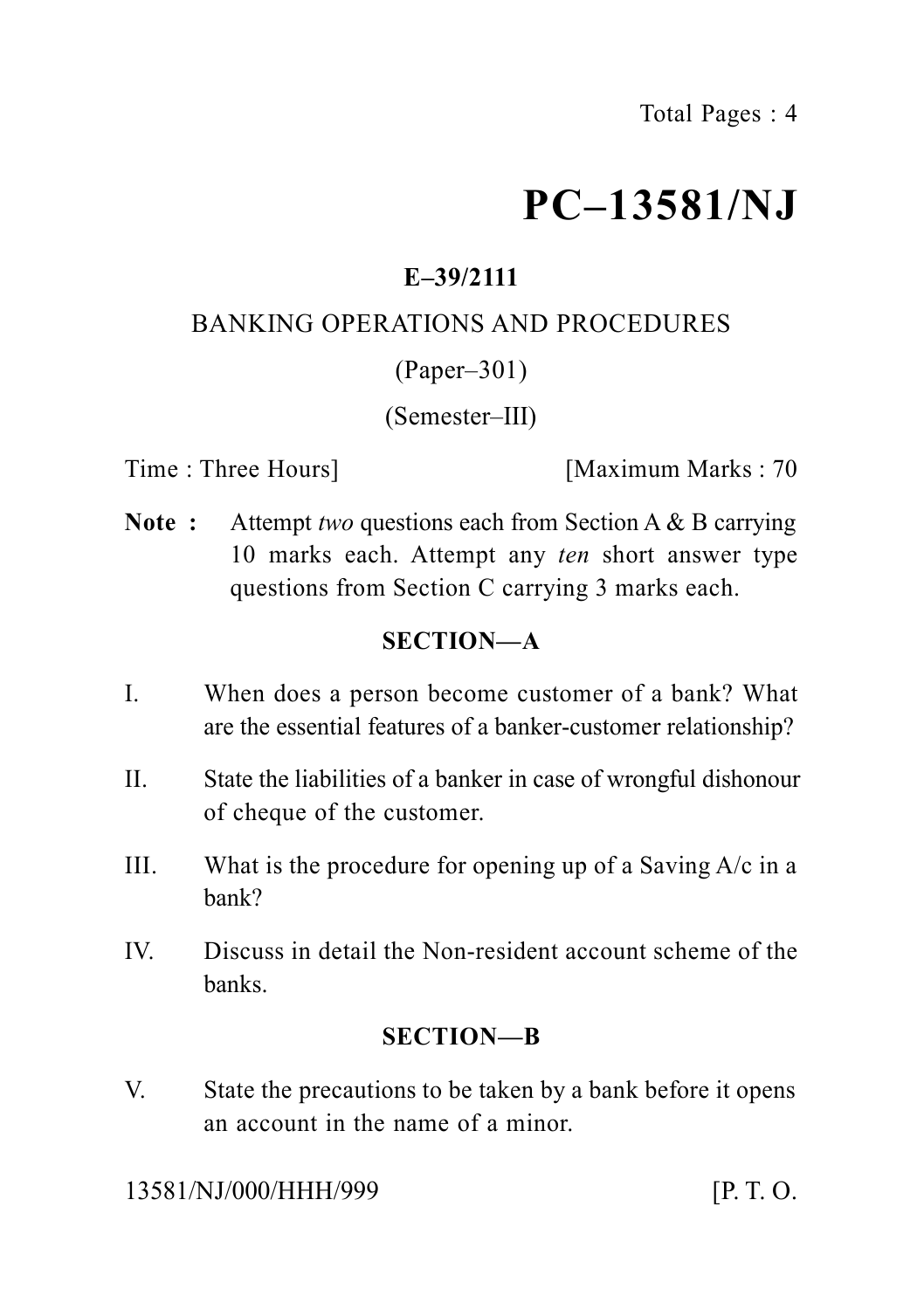- VI. Describe the procedure for opening a bank account of an illiterate person as also the precautions as may be considered necessary/advisable before and after opening such account.
- VII. Discuss the recovery procedure being followed by banks in India.
- VIII. Write a comprehensive note on Banking Ombudsman.

# **SECTION—C**

# **(Compulsory Question)**

- IX. Describe any *ten* of the following :
	- 1. Explain the rules involved in Clayton's case.
	- 2. Scheduled banks.
	- 3. Lunatic.
	- 4. Club.
	- 5. Broking.
	- 6. Merchant banking.
	- 7. Anti-money laundering.
	- 8. Features of SARFAEI Act.
	- 9. Banker's right of general lien.
	- 10. Current Account.
	- 11. Obligations of a bank.
	- 12. Banker's right of set-off.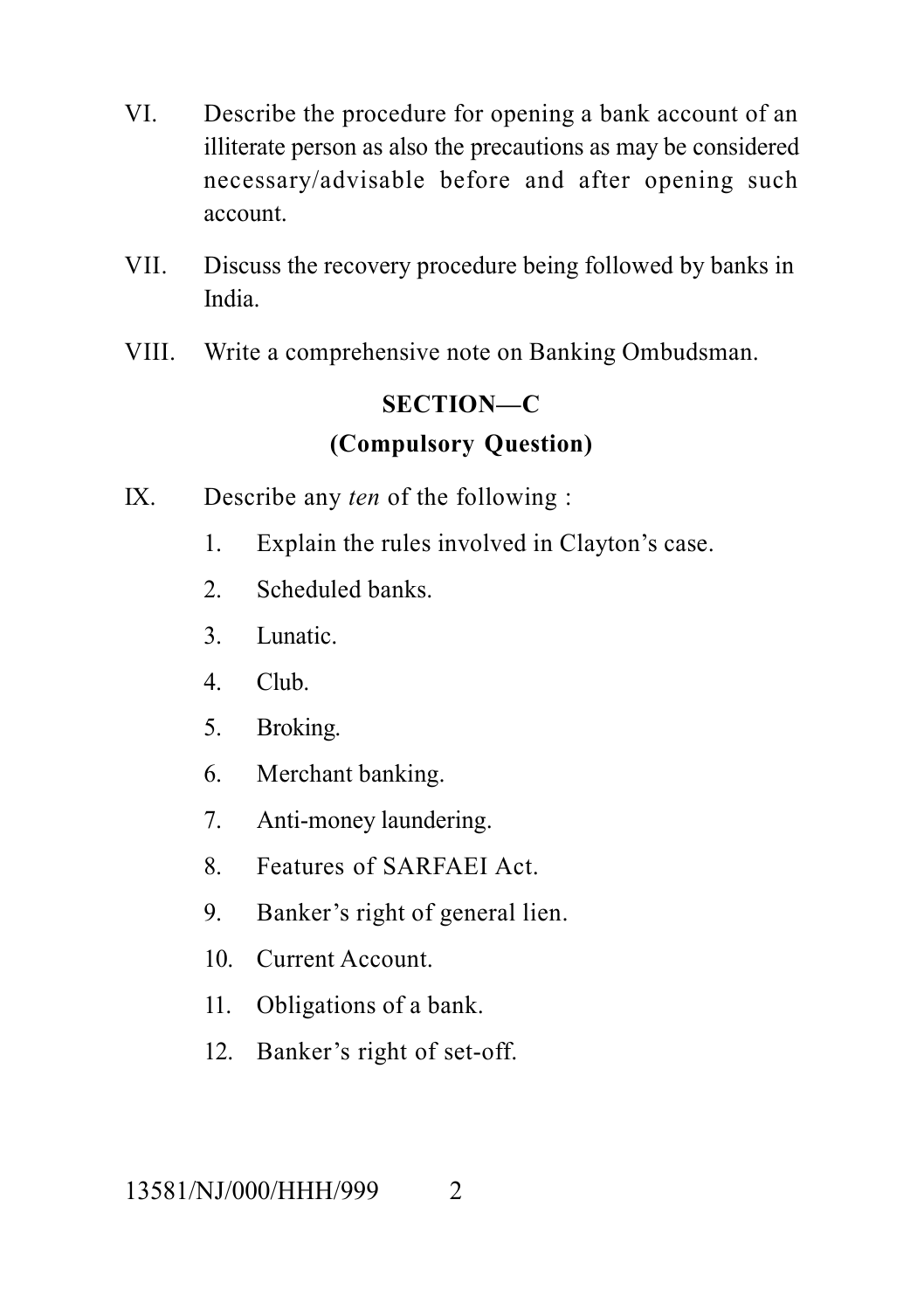#### **PUNJABI VERSION**

ਨੋਟ : ਭਾਗ A ਅਤੇ B ਵਿਚੋਂ *ਦੋ–ਦੋ* ਪਸ਼ਨ ਕਰੋ। ਹਰੇਕ ਪਸ਼ਨ ਦੇ 10 ਅੰਕ ਹਨ। ਭਾਗ  $C$  ਵਿਚਲੇ ਕੋਈ *ਦਸ* ਸੰਖੇਪ ਉੱਤਰ ਵਾਲੇ ਪ੍ਰਸ਼ਨ ਕਰੋ। ਹਰੇਕ ਪ੍ਰਸ਼ਨ ਦੇ 3 ਅੰਕ ਹਨ।

#### ਕਾਗ $-\mathbf{A}$

- $\mathbf{I}$ ਕੋਈ ਵਿਅਕਤੀ ਬੈਂਕ ਦਾ ਗਾਹਕ ਕਦੋਂ ਬਣਦਾ ਹੈ? ਬੈਂਕਰ ਅਤੇ ਗਾਹਕ ਦੇ ਸਬੰਧਾਂ ਦੇ ਲਾਜ਼ਮੀ ਤੱਤ ਕੀ ਹੰਦੇ ਹਨ? ਚਰਚਾ ਕਰੋ।
- ਆਪਣੇ ਗਾਹਕ ਦੇ ਚੈਕ ਦੀ ਗੁਲਤ ਡਿਸਆਨੁਰ ਕਰਨ ਦੀ ਸੂਥਿਤੀ  $\Pi$ ਵਿਚ ਬੈਂਕਰ ਦੀਆਂ ਦੇਣਦਾਰੀਆਂ (ਜ਼ਿੰਮੇਵਾਰੀਆਂ) ਕੀ ਹੰਦੀਆਂ ਹਨ? ਸਪਸ਼ਟ ਕਰੋ।
- ਬੈਂਕ ਵਿਚ ਬੱਚਤ ਖਾਤਾ ਖੋਲਣ ਦੀ ਕਾਰਜ-ਵਿਧੀ ਕੀ ਹੰਦੀ ਹੈ?  $III$ ਜਰਜਾ *ਕ*ਰੋ।
- ਬੈਂਕਾਂ ਦੀ ਗੈਰ-ਰਿਹਾਇਸ਼ੀ ਭਾਰਤੀਅ ਲਈ ਖਾਤਾ ਵਿੳਂਤ ਤੋਂ ਕੀ  $\mathbf{I}$ ਕਾਵ ਹੈ? ਸਪਸਟ ਕਰੋ।

#### <u>ब्राता—R</u>

- ਕਿਸੇ ਨਾਬਾਲਗ ਦੇ ਨਾਂ ਅਧੀਨ ਬੈਂਕ ਵਿਚ ਖਾਤਾ ਖੋਲ੍ਹਣ ਸਮੇਂ V ਦੀਆਂ ਸਾਵਧਾਨੀਆਂ ਬਾਰੇ **ਜਰਜ਼ਾ ਕਰੋ**।
- ਕਿਸੇ ਅਨਪੜ੍ਹ ਬੰਦੇ ਦਾ ਬੈਂਕ ਖਾਤਾ ਖੋਲ੍ਹਣ ਦੀ ਕਾਰਜ-ਵਿਧੀ VI V ਦਰਜ ਕਰੋ ਅਤੇ ਅਜਿਹਾ ਖਾਤਾ ਖੋਲਣ ਤੋਂ ਪਹਿਲਾਂ ਅਤੇ ਮਗਰੋਂ ਵਰਤੀਆਂ ਜਾਣ ਵਾਲੀਆਂ ਸਾਵਧਾਨੀਆਂ ਵਿਜਾਰੋ।

13581/NJ/000/HHH/999  $[P, T, O]$  $\mathbf{3}$